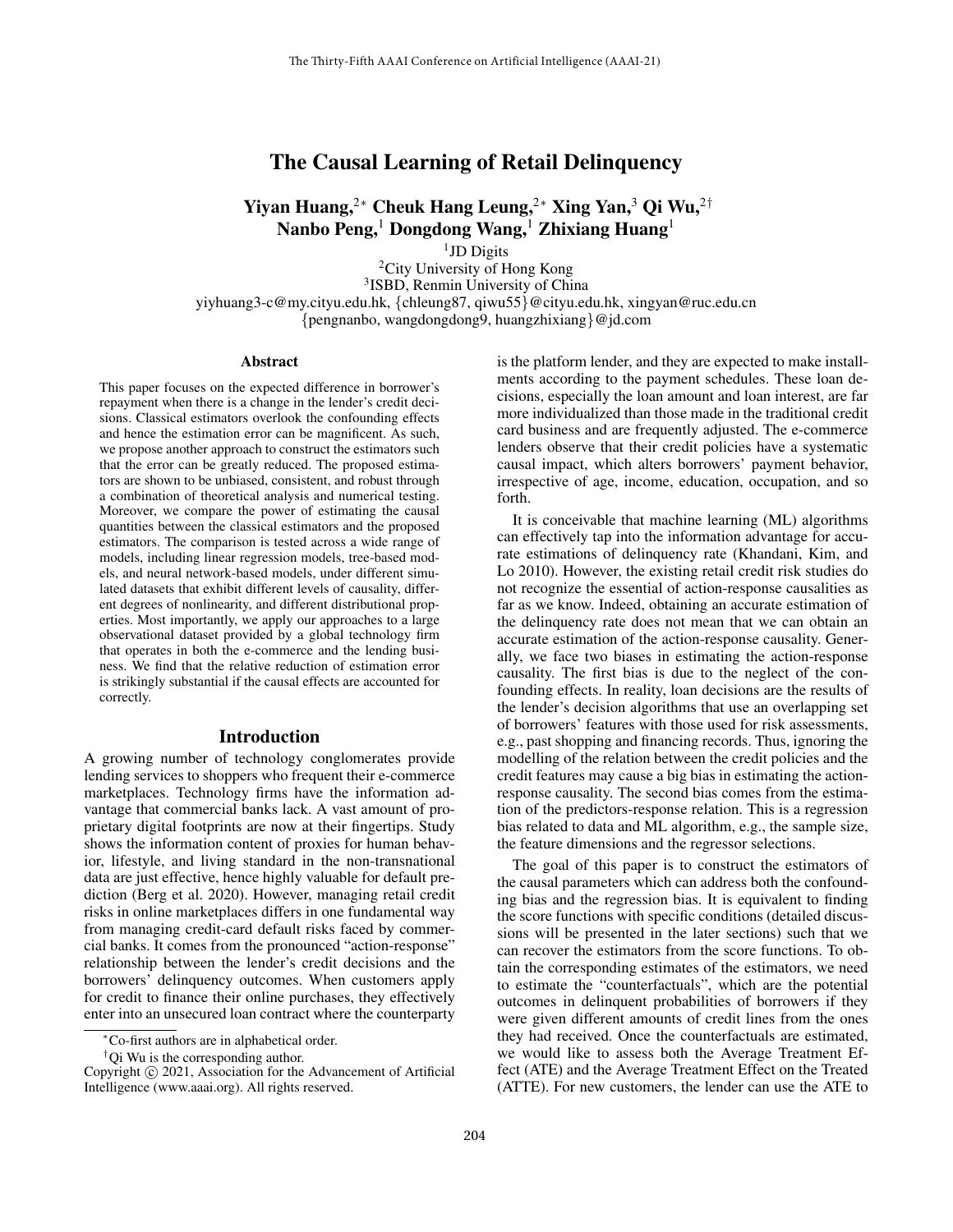choose appropriate credit lines for them. For existing customers, the ATTE allows the lender to gauge the potential changes of risks if their credit lines were changed from the current levels to new ones.

For the rest of the paper, Section "Related Works and Contributions" summarizes the related works and our contributions. Section "The Model Setup" presents our model setup, and Section "Experiments" presents all the experiments. The paper ends with Section "Conclusion".

## Related Works and Contributions

Related Works. In the past credit risk works, the typical supervised learning methods such as direct regression are widely used to estimate the global relationship between the response and the predictors. For example, the regression tree (Khandani, Kim, and Lo 2010), Random Forests (Malekipirbazari and Aksakalli 2015), and Recurrent Neural Network (Sirignano, Sadhwani, and Giesecke 2016) are applied to construct default forecasting models.

However, when it comes to studying the action-response relationship (e.g., estimating the ATE and ATTE), simply using the typical supervised learning methods to estimate the outcomes for each individual under different interventions and averaging the estimated outcomes for each intervention can produce unsatisfactory results (Chernozhukov et al. 2018), since there is a chance of misspecification of the relationship when confounding effects are present. Some other methods that can account for the confounding effects range from those based on balancing learning and matching (Li and Fu 2017; Kallus 2018; Bennett and Kallus 2019) to those based on deep learning such as representation learning and adversarial learning (Johansson, Shalit, and Sontag 2016; Yao et al. 2018; Lattimore, Lattimore, and Reid 2016; Yoon, Jordon, and van der Schaar 2018). However, for matching methods such as Propensity Score Matching (PSM) and inverse probability weighting (IPW) (e.g., (Hirano, Imbens, and Ridder 2003)), they may amplify the estimation bias if the feature variables are not selected properly or the algorithm is not ideal enough (Heckman, Ichimura, and Todd 1998).

To overcome some deficiencies of the above methods, Doubly Robust Estimators (DREs) are proposed (e.g., (Farrell 2015)). The DREs are recovered from the score functions which incorporate the confounding effects in general (Dudík, Langford, and Li 2011). However, it is not sure if the score functions of the DREs satisfy the *orthogonal condition*, which is defined in (Chernozhukov et al. 2018) inspired by (Neyman 1979). Heuristically, those DREs recovered from the score functions which may violate the orthogonal condition (see the detailed discussions in our supplementary) can be sensitive to the nuisance parameters, and hence easily lead to a biased estimation. To solve this problem, some researchers propose the new score functions that satisfy the orthogonal condition (Chernozhukov et al. 2018; Mackey, Syrgkanis, and Zadik 2018; Oprescu, Syrgkanis, and Wu 2019), but they either only consider the binary treatment or derive the theoretical results based on the partially linear model (PLR) setting. To improve that, we not only extend the intervention variable from the binary values to the

multiple values, but also consider the fully nonlinear model setting instead of the PLR model setting.

Contributions. The contributions of our paper are:

- 1. We are the first to show the importance and necessity of considering causality in retail credit risk study using observational records of e-commerce lenders and borrows;
- 2. We extend from a partially linear model (e.g., (Mackey, Syrgkanis, and Zadik 2018; Oprescu, Syrgkanis, and Wu 2019)) to a fully nonlinear model. Our estimators recovered from the orthogonal score functions are proved to be regularization unbiased and consistent with an increasing number of population size, thus very suitable for large datasets. Besides, our setup allows the intervention variable to take multiple discrete values, rather than binary values as in (Chernozhukov et al. 2018);
- 3. Our estimators are generic, not only restricted to linear or tree-based methods, but also for any complex methods such as neural network-based models including fullyconnected ones (e.g., MLP), convolutional ones (e.g., CNN), and recurrent ones (e.g., GRU);
- 4. The obtained estimators are robust to model misspecifications when mappings between predictors and outcomes/interventions exhibit different degrees of nonlinearity, and data possess different distributional properties than assumed;
- 5. We use the parameters in our experiments to control the causality and nonlinearity and show how much error our estimators can correct for compared with direct regression estimators used in the past credit risk works.

The above points are comprehensively tested through welldesigned simulation experiments and verified on a large proprietary real-world dataset via semi-synthetic experiments.

#### The Model Setup

The Potential Outcomes. Given a probability space  $(\Omega, \mathbb{P}, \mathcal{F})$ , the formulation (1) treats the treatment variable  $D$  (or the policy intervention) as part of the explanatory variables  $(D, \mathbf{Z})$ , where  $\mathbf{Z}$  is the feature set.  $D$  and  $\mathbf{Z}$  are used to regress the response variable (or the outcome)  $Y$  such that

$$
Y = g(D, \mathbf{Z}) + \zeta \quad \text{and} \quad \mathbb{E}[\zeta | D, \mathbf{Z}] = 0. \tag{1}
$$

Here the outcome  $Y$  is a random scalar, the feature set  $\mathbf{Z}$  is a random vector, and the intervention  $D$  takes discrete values in the set  $\{d^1, \dots, d^n\}$ .  $\zeta$  is the scalar noise which summarizes all other non- $(D, Z)$ -related unknown factors and is assumed to have zero conditional mean given  $(D, \mathbf{Z})$ . The function q is a  $\mathbb P$ -integrable function. The core of the impact inference is the estimation of the potential outcomes of an individual under the interventions that are different from what we observe. The unobservable potential outcomes are also called the *counterfactuals*. Knowing how to estimate the counterfactuals provides a way to estimate two quantities, both of them are the average "action-response" relationship between the potential outcome  $Y$  and the potential treatment  $d^i$ . Mathematically, they are

$$
\theta^i := \mathbb{E}\left[g(d^i, \mathbf{Z})\right] \quad \text{ and } \quad \theta^{i|j} := \mathbb{E}\left[g(d^i, \mathbf{Z}) \mid D = d^j\right].
$$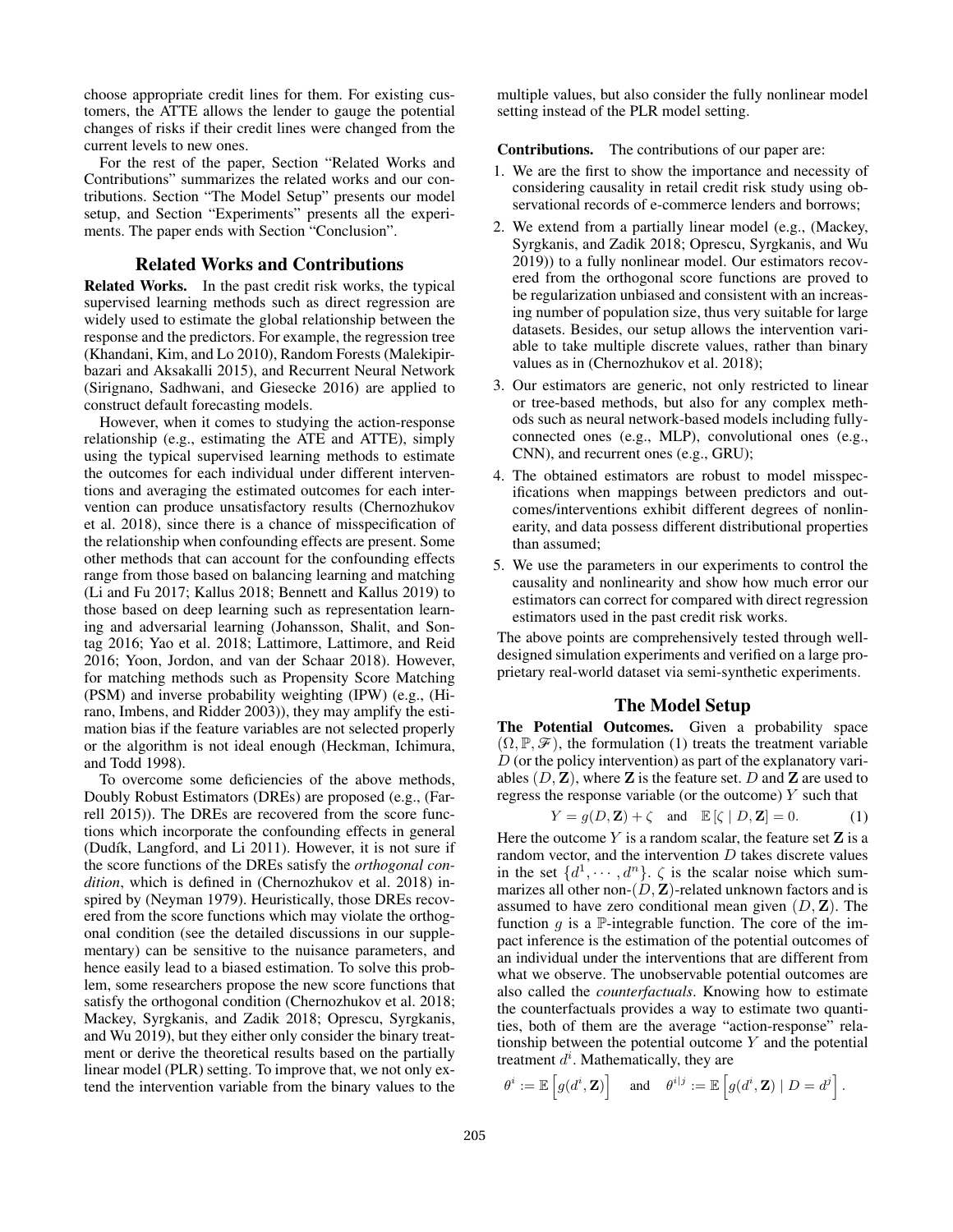The quantity  $\theta^i$  means that we want to find the expected outcome when the potential intervention is  $d^i$ . Concurrently, the quantity  $\theta^{i|j}$  means that given the factual intervention is  $d^j$ , we want to find the expected counterfactual outcome if the intervention D had taken the value  $d^i$ .

Impact Inference without Confounding. We begin with the Impact Inference without Confounding (IoC) which accounts for the policy impact but not the confounding effects. We use  $(y_m, d_m, \mathbf{z}_m)$  to represent the observational data associated with the  $m<sup>th</sup>$  customer in the size-N population and use  $(y_m^j, d_m^j, \mathbf{z}_m^j)$  to represent the observational data of the  $m<sup>th</sup>$  customer in the subpopulation which contains  $N_j$  customers with observed treatment  $d^j$ . Using sample averaging, we can estimate  $\theta^i$ N

as 
$$
\frac{1}{N} \sum_{m=1}^{N} g(d^i, \mathbf{z}_m)
$$
.

On the other hand, since

$$
\mathbb{E}\left[g(d^i,\mathbf{Z})\mathbf{1}_{\{D=d^j\}}\right] = \mathbb{E}\left[\mathbb{E}\left[g(d^i,\mathbf{Z})\mathbf{1}_{\{D=d^j\}}\mid D\right]\right]
$$

$$
= \mathbb{E}\left[g(d^i,\mathbf{Z})\mid D=d^j\right]\mathbb{E}\left[\mathbf{1}_{\{D=d^j\}}\right],
$$

we can obtain that  $\theta^{i|j} = \frac{\mathbb{E}\left[g(d^i,\mathbf{Z})\mathbf{1}_{\{D=d^j\}}\right]}{\mathbb{E}\left[\mathbf{I}_{\{D=d^j\}}\right]}$  $\frac{\mathbb{E}[1_{\{D=d^j\}}]}{\mathbb{E}[1_{\{D=d^j\}}]}$ . Simul-

taneously, we use  $\frac{1}{N} \sum_{i=1}^{N}$  $\sum_{m=1}$ **1**<sub>{dm=dj}</sub>g(d<sup>i</sup>, **z**<sub>m</sub>) to estimate  $\mathbb{E}\left[g(d^i,\mathbf{Z})\mathbf{1}_{\{D=d^j\}}\right]$ . Consequently, we can estimate  $\theta^{i|j}$  as  $\frac{1}{N_j}\sum^N$  $\sum_{m=1}$  1 {d<sub>m</sub>=d<sup>j</sup>}  $g(d^i, \mathbf{z}_m)$ .

Note that  $\theta^i$  is an average over the whole population N, whereas  $\theta^{i|j}$  is an average over the sub-population  $N_j$ . To compute the estimates of the two quantities, the key point is to obtain  $\hat{g}$  (the estimate of g) for every  $d^i$  from the observational dataset. In the related literature, the specification of  $q$ includes both the additive forms (Djebbari and Smith 2008) and the multiplicative forms (Hainmueller, Mummolo, and Xu 2019). The choices of  $\hat{g}$  also include linear models (Du and Zhang 2015; Li and Bell 2017) as well as nonlinear ones. In particular, the predictive advantage of using neural networks to estimate  $q$  is demonstrated in (Shi, Blei, and Veitch 2019), where (Louizos et al. 2017; Yoon, Jordon, and van der Schaar 2018) formulate a similar relationship to estimate the treatment effects. Other examples related to the estimations of the treatment effects include (Alaa and Schaar 2018; Toulis and Parkes 2016; Li and Fu 2017; Syrgkanis et al. 2019).

Once we obtain  $\hat{g}(d^i, \cdot)$  (the estimate of  $g(d^i, \cdot)$ ),  $\theta^i$  and  $\theta^{i|j}$  can be respectively estimated in the IoC context as

$$
\hat{\theta}^i_o = \frac{1}{N} \sum_{m=1}^N \hat{g}(d^i, \mathbf{z}_m) \quad \text{and} \quad \hat{\theta}^{i|j}_o = \frac{1}{N_j} \sum_{m=1}^{N_j} \hat{g}(d^i, \mathbf{z}^j_m).
$$

We call them the IoC estimates since we omit the relationship between  $D$  and  $\mathbf{Z}$ , or the so-called confounding effects. Indeed, the confounding effects are obscured from the IoC estimates.

Impact Inference with Confounding. We then propose the Impact Inference with Confounding (IwC) which can account for both the policy impact and the confounding effects. Using the IoC estimates to estimate  $\theta^i$  and  $\theta^{i|j}$ can be misspecified (Dudík, Langford, and Li 2011; Yuan et al. 2019) when the confounding effects are present. The misspecification comes from the fact that, while  $Z$  in (1) affects the outcome  $Y$ , the intervention  $D$  could also be driven by the confounding variable Z. For example, the customer's income level could be a confounding variable in the retail lending context. Customers who receive higher credit lines usually have higher incomes, and higher-income people tend to have lower credit risk. Such examples also widely exist in recommendation systems (e.g., (Wang et al. 2019; Swaminathan and Joachims 2015a,b) and the references therein). In our paper, we construct better score functions satisfying the orthogonal condition such that the corresponding estimates are assured to be regularization unbiased (Chernozhukov et al. 2018).

In order to study the policy impact in the presence of confounding effects, we propose the following formulation for our IwC estimations:

$$
Y = g(D, \mathbf{U}, \mathbf{Z}) + \xi, \quad \mathbb{E}[\xi \mid \mathbf{U}, \mathbf{X}, \mathbf{Z}] = 0,
$$
 (2a)

$$
D = m(\mathbf{X}, \mathbf{Z}, \nu), \qquad \mathbb{E}[\nu \mid \mathbf{X}, \mathbf{Z}] = 0, \tag{2b}
$$

where  $Z$  is the confounder,  $U$  is the outcome-specific feature set, and  $X$  is the intervention-specific feature set. The map m and the noise term  $\nu$  are of the same nature as those of q and  $\xi$ . We impose no functional restrictions on q and m such that they can be parametric or non-parametric, linear or nonlinear, etc.

If the confounding effects (2b) are not recognized but present in the data, the IoC estimates

$$
\hat{\theta}_{o}^{i} = \frac{1}{N} \sum_{m=1}^{N} \hat{g}(d^{i}, \mathbf{u}_{m}, \mathbf{z}_{m}), \ \hat{\theta}_{o}^{i|j} = \frac{1}{N_{j}} \sum_{m=1}^{N_{j}} \hat{g}(d^{i}, \mathbf{u}_{m}^{j}, \mathbf{z}_{m}^{j}) \tag{3}
$$

could be inaccurate. Indeed, we ignore the impact caused by (2b) when (3) are used. Thus, the estimated outcomepredictors relation  $\hat{q}$  can have opposite outcome-predictors relation of the authentic  $q$  w.r.t. the features variable. Furthermore, even if  $\hat{q}$  has the similar relation with q w.r.t. the features variable, (3) can be *regularization biased*, meaning that the estimators are sensitive to the estimation of  $\hat{g}$ . As such, we should construct the regularization unbiased estimators which use the information given in (2a) and (2b). PSM, IPW and doubly robust estimators (DREs) (e.g., (Farrell 2015)) are methodologies which incorporate the relation (2b) through the computation of *propensity score*. However, these approaches can be sensitive w.r.t. the small perturbations on the map  $m$  in (2b). Consequently, it may not be suitable for the estimations of ATE and ATTE. To stabilize it, we should build the estimators which can be recovered from the score functions that satisfy the orthogonal condition in the Definition 1. Heuristically, the partial derivative of score functions w.r.t. the nuisance parameters are expected to be 0. Indeed, the estimation errors of the ATE and ATTE are reduced using a multiplicative term of the propensity score and the residuals between the observed  $Y$  and the estimate of  $g(d^i, \cdot, \cdot)$ .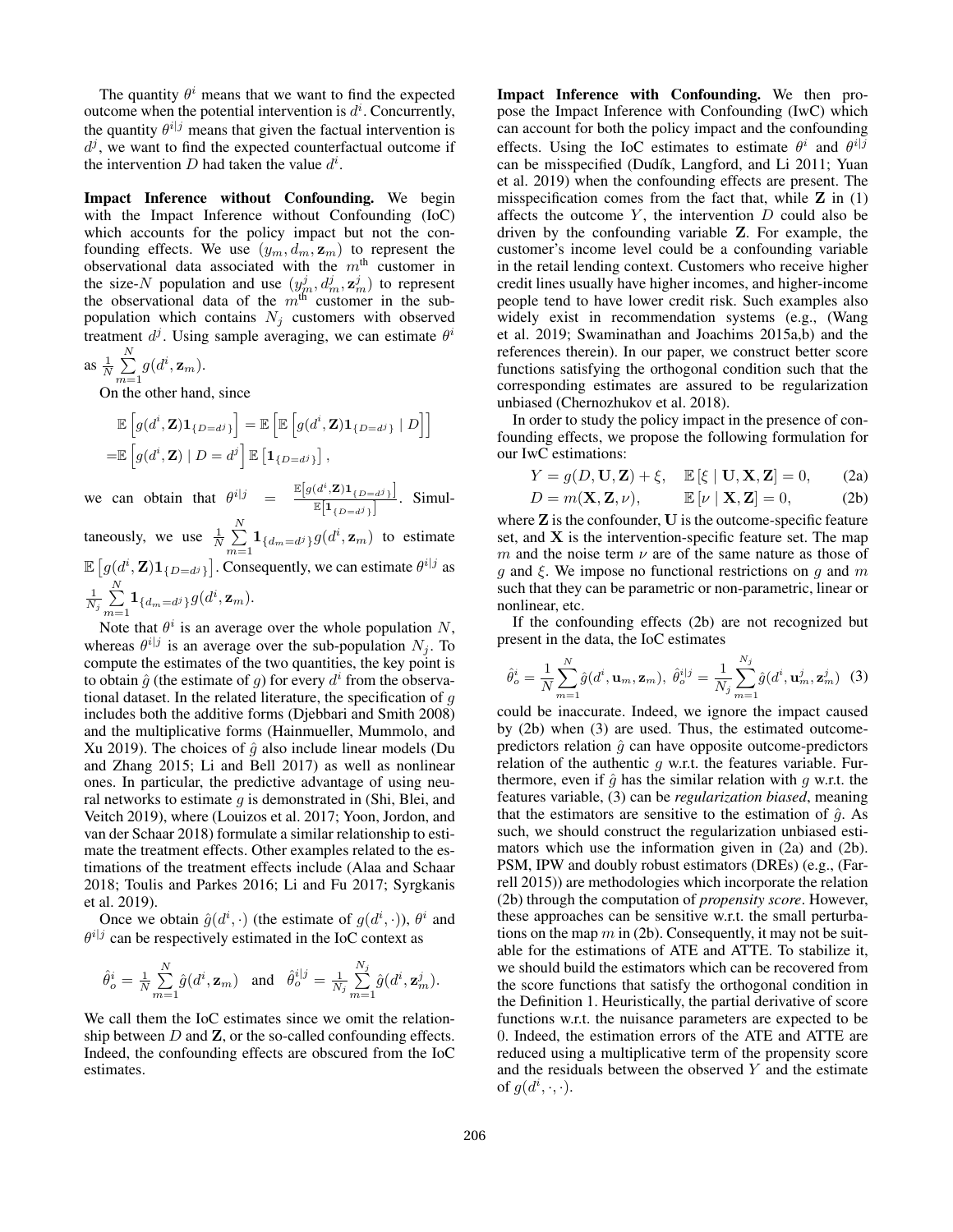Definition 1 (Orthogonal Condition). *Let* W *be the random elements,* Θ *be a convex set which contains the causal parameter*  $\vartheta$  *of dimension*  $d_{\vartheta}$  ( $\theta$  *is the true causal parameter we are interested in) and* T *be a convex set which contains the nuisance parameter*  $\varrho$  *(* $\rho$  *is the true nuisance parameter we are interested). Moreover, we define the Gateaux derivative map*  $D_{r,j}[\varrho-\rho] := \partial_r \{\mathbb{E}[\psi_j(W,\theta,\rho+r(\varrho-\rho))] \}.$ *We say that a score function* ψ *satisfies the (Neyman) orthogonal condition if for all*  $r \in [0,1)$ *,*  $\varrho \in \mathcal{T} \subset T$  *and*  $j = 1, \cdots, d_{\vartheta}$ *, we have* 

$$
\partial_{\varrho} \mathbb{E}[\psi_j(W, \theta, \varrho)] \mid_{\varrho = \rho} [\varrho - \rho] := D_{0,j}[\varrho - \rho] = 0. \quad (4)
$$

To start with our IwC formulation, we let  $W =$  $(Y, D, \mathbf{X}, \mathbf{U}, \mathbf{Z})$ . The quantities  $\Theta$ , T,  $\vartheta$ ,  $\theta$ ,  $\rho$  and  $\rho$  stated in the Definition 1 for the score function of  $\theta^i$  are

$$
\Theta = \Theta_i := \{ \vartheta = \mathbb{E} \left[ g(d^i, \mathbf{U}, \mathbf{Z}) \right] \mid g \text{ is } \mathbb{P}\text{-integrable} \},
$$
  
\n
$$
T = T_i := \{ \varrho = \left( g(d^i, \mathbf{U}, \mathbf{Z}), a_i(\mathbf{X}, \mathbf{Z}) \right) \mid g \text{ is } \mathbb{P}\text{-integrable} \},
$$
  
\n
$$
\theta = \theta^i := \mathbb{E} \left[ g(d^i, \mathbf{U}, \mathbf{Z}) \right] \in \Theta_i,
$$
  
\n
$$
\rho = \rho^i := \left( g(d^i, \mathbf{U}, \mathbf{Z}), \mathbb{E} \left[ \mathbf{1}_{\{D=d^i\}} | \mathbf{X}, \mathbf{Z} \right] \right) \in T_i.
$$

Similarly, the quantities  $\Theta$ , T,  $\vartheta$ ,  $\theta$ ,  $\rho$  and  $\rho$  stated in the Definition 1 for the score function of  $\theta^{i|j}$  are  $\Theta = \Theta_{11}$ 

$$
C = O_{i|j}
$$
  
\n
$$
C = \{\vartheta = \mathbb{E}\left[g(d^{i}, \mathbf{U}, \mathbf{Z}) \mid D = d^{j}\right] | g \text{ is } \mathbb{P}\text{-integrable}\},
$$
  
\n
$$
T = T_{i|j} := \left\{ \varrho = (g(d^{i}, \mathbf{U}, \mathbf{Z}), m_{j},
$$
  
\n
$$
a_{j}(\mathbf{X}, \mathbf{Z}), a_{i}(\mathbf{X}, \mathbf{Z})) | g \text{ is } \mathbb{P}\text{-integrable}\},
$$
  
\n
$$
\theta = \theta^{i|j} := \mathbb{E}\left[g(d^{i}, \mathbf{U}, \mathbf{Z}) \mid D = d^{j}\right] \in \Theta_{i|j},
$$
  
\n
$$
\rho = \rho^{i|j} := \left(g(d^{i}, \mathbf{U}, \mathbf{Z}), \mathbb{E}\left[\mathbf{1}_{\{D=d^{j}\}}\right],
$$
  
\n
$$
\mathbb{E}\left[\mathbf{1}_{\{D=d^{j}\}} | \mathbf{X}, \mathbf{Z}\right], \mathbb{E}\left[\mathbf{1}_{\{D=d^{i}\}} | \mathbf{X}, \mathbf{Z}\right]\right) \in T_{i|j}.
$$

Here,  $q(d^i, \mathbf{U}, \mathbf{Z})$ ,  $a_i(\mathbf{X}, \mathbf{Z})$  and  $m_j$  are the arbitrary nuisance parameters, while  $g(d^i, \mathbf{U}, \mathbf{Z})$ ,  $\mathbb{E} \left[ \mathbf{1}_{\{D=d^i\}} \mid \mathbf{X}, \mathbf{Z} \right]$ and  $\mathbb{E} \left[ \mathbf{1}_{\{D=d^j\}} \right]$  are the corresponding true nuisance parameters we are interested in. Our aim is to construct the score functions such that the moments of the Gateaux derivative of the score functions w.r.t.  $g(d^i, \mathbf{U}, \mathbf{Z})$ ,  $a_i(\mathbf{X}, \mathbf{Z})$ and  $m_j$  evaluated at  $g(d^i, \mathbf{U}, \mathbf{Z})$ ,  $\mathbb{E} \left[ \mathbf{1}_{\{D=d^i\}} \mid \mathbf{X}, \mathbf{Z} \right]$  and  $\mathbb{E} \left[ \mathbf{1}_{\{D=d^j\}} \right]$  are 0, implying the Definition 1 holds.

Before stating the score functions, we introduce some notations to simplify our expressions. We define the estimate of  $g(d^i, \mathbf{x}, \mathbf{z})$  as  $\hat{g}(d^i, \mathbf{x}, \mathbf{z})$ . Furthermore, we define  $P_i(\mathbf{x}, \mathbf{z}) = \mathbb{E}[\mathbf{1}_{\{D=d^i\}} \mid \mathbf{X} = \mathbf{x}, \mathbf{Z} = \mathbf{z}]$  and the corresponding estimate as  $\hat{P}_i(\mathbf{x}, \mathbf{z})$  for any  $i = 1, \dots, n$ . To find  $\hat{P}_i(\mathbf{x}, \mathbf{z})$ , we can use any classification methods to obtain it. For example, when we use Logistic regression to estimate  $\hat{P}_i(\mathbf{x}, \mathbf{z})$ , it becomes  $1/ [1 + \exp(-\mathbf{w}_x^T \mathbf{x} - \mathbf{w}_z^T \mathbf{z} - \mathbf{w})]$ .

**Theorem 2.** The score function  $\psi^i(W, \vartheta, \varrho)$  which can be used to recover an estimate of  $\theta^i$  and satisfies the Definition *1 is*

$$
\vartheta - \varrho(d^i, \mathbf{U}, \mathbf{Z}) - \frac{\mathbf{1}_{\{D=d^i\}}}{a_i(\mathbf{X}, \mathbf{Z})} (Y - \varrho(d^i, \mathbf{U}, \mathbf{Z})), \quad (5)
$$

while the score function  $\psi^{i|j}(W,\vartheta,\varrho)$  which can be used to *recover an estimate of*  $\theta^{i|j}$  *and satisfies the Definition 1 is* 

$$
\frac{1}{m_j} \left\{ \vartheta \mathbf{1}_{\{D=d^j\}} - g(d^i, \mathbf{U}, \mathbf{Z}) \mathbf{1}_{\{D=d^j\}} \right\}
$$

$$
- \mathbf{1}_{\{D=d^i\}} \frac{a_j(\mathbf{X}, \mathbf{Z})}{a_i(\mathbf{X}, \mathbf{Z})} (Y - g(d^i, \mathbf{U}, \mathbf{Z})) \Big\}.
$$
(6)

We defer the detailed derivations in the supplementary. Heuristically, we can recover the estimates of  $\theta^i$  and  $\theta^{i|j}$ (denoted as  $\hat{\theta}_w^i$  and  $\hat{\theta}_w^{i|j}$ ) from  $\mathbb{E}\left[\psi^i(W, \vartheta, \varrho) \big|_{\vartheta=\theta, \varrho=\rho}\right] = 0$ and  $\mathbb{E} \left[ \psi^{i|j}(W, \vartheta, \varrho) \big|_{\vartheta = \theta, \varrho = \rho} \right] = 0$  respectively, which are:

$$
\hat{\theta}_{w}^{i} = \frac{1}{N} \left\{ \sum_{m=1}^{N} \hat{g}(d^{i}, \mathbf{u}_{m}, \mathbf{z}_{m}) + \sum_{m=1}^{N_{i}} \frac{(y_{m}^{i} - \hat{g}(d^{i}, \mathbf{u}_{m}^{i}, \mathbf{z}_{m}^{i}))}{\hat{P}_{i}(\mathbf{x}_{m}^{i}, \mathbf{z}_{m}^{i})} \right\},
$$
\n
$$
\hat{\theta}_{w}^{i|j} = \frac{1}{N_{j}} \left\{ \sum_{m=1}^{N_{j}} \hat{g}(d^{i}, \mathbf{u}_{m}^{j}, \mathbf{z}_{m}^{j}) \right\},
$$
\n(7)

$$
+\sum_{m=1}^{N_i}\frac{\hat{P}_j(\mathbf{x}_m^i,\mathbf{z}_m^i)}{\hat{P}_i(\mathbf{x}_m^i,\mathbf{z}_m^i)}\left[y_m^i-\hat{g}(d^i,\mathbf{u}_m^i,\mathbf{z}_m^i)\right]\Bigg\}.\tag{8}
$$

We call  $\hat{\theta}_w^i$  and  $\hat{\theta}_w^{i|j}$  in (7) and (8) the IwC estimates. They are regularization unbiased when the residuals between the observed Y and the estimate of  $g(d^i, \cdot, \cdot)$  are used as the regularization term. Besides, they are the consistent estimates (see the Remark 3). Theoretically, we can study the consistency using *error decomposition* (see the supplementary). We also study the consistency with numerical results in the Section "Experiments".

**Remark 3.**  $\hat{\theta}_w^i$  and  $\hat{\theta}_w^{i|j}$  are the consistent estimates of  $\theta^i$ and  $\theta^{i|j}$  if  $\hat{P}_i$  and  $\hat{g}$  converge to  $P_i$  and  $g$  sufficiently well *in probability (e.g., at rate*  $N^{-\frac{1}{4}}$ ) when  $N$  *and*  $N_j$  *tend to infinity.*

Whenever the estimates of  $\theta^i$  and  $\theta^{i|j}$ , i.e.,  $\hat{\theta}^i$  and  $\hat{\theta}^{i|j}$ are available, we can estimate the Average Treatment Effect (ATE) and the Average Treatment Effect on the Treated (ATTE) as

$$
\widehat{\text{ATE}}(i,k) := \widehat{\theta}^{i,k} = \widehat{\theta}^i - \widehat{\theta}^k
$$

$$
\widehat{\text{ATTE}}(i,k|j) := \widehat{\theta}^{i,k|j} = \widehat{\theta}^{i|j} - \widehat{\theta}^{k|j}.
$$

$$
(9)
$$

For the IoC formulation, the estimates of ATE and ATTE are denoted as  $\hat{\theta}_{o}^{i,k}$  and  $\hat{\theta}_{o}^{i,k|j}$  which can be computed using (3). For IwC formulation, they are  $\hat{\theta}_{w}^{i,k}$  and  $\hat{\theta}_{w}^{i,k|j}$  computed by (7) and (8) respectively.

#### Experiments

We now set out experiments to i) estimate the counterfactuals and the treatment effects under different settings and ii) assess the consistency and robustness properties under the IwC formulation.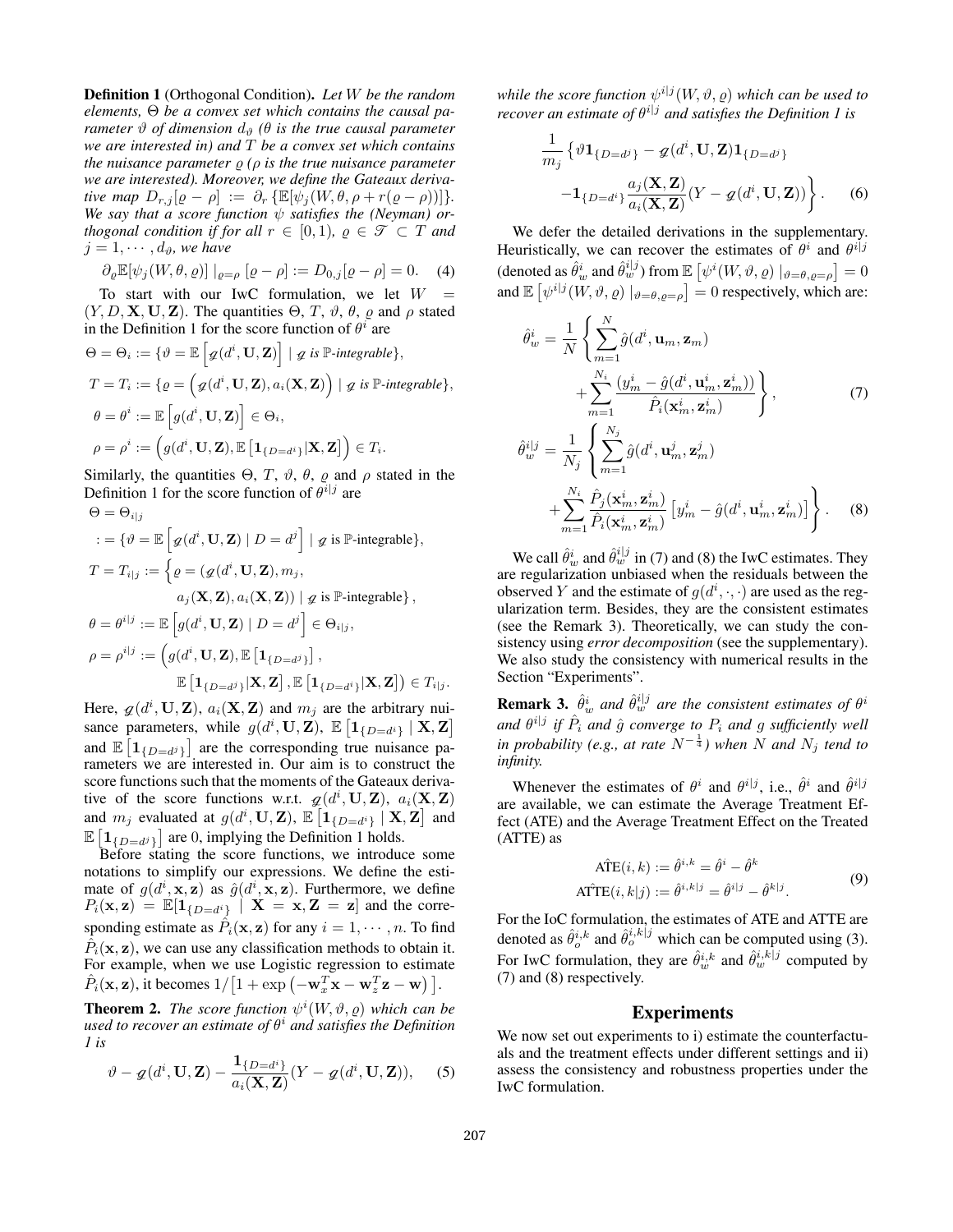Our comparisons are made across two aspects: 1) different data properties per (10a) & (10d), and 2) different choices of the map  $\hat{g}$  per (2a). For 1), we generate simulated datasets that possess three main properties: a) different levels of causal effect the intervention  $D$  causes on the outcome  $Y$ , b) different degrees of the nonlinearity of this causal impact, and c) different tail heaviness in the distribution of the feature set  $(X, U, Z)$ . For 2), the various maps under testing include three most commonly used neural network nonlinear models: the Multi-layer Perception Network (MLP), the Convolutional Neural Network (CNN), and the Gated Recurrent Unit (GRU); we also contrast them with widely recognized classic models such as the ordinary least square (OLS) and OLS with LASSO and RIDGE regularization, and the decision-tree based models such as the Random Forest (RF) and one with boosting features, the xgboost  $(XGB)$ .

For every set of simulated data and a given choice of  $q$ , we report estimations of ATE  $\&$  ATTE per (9), using both our IwC estimations (7) (8) and the IoC estimations (3). All results are out-of-sample and we use 70% of data as the training set and the remaining 30% as the testing set. We use the grid search to find the optimal hyperparameters of the linear models and the tree-based models. For all neural network-based models, we use the Bayesian optimization to find the optimal hyperparameters. The number of hidden layers ranges from 2 to 7 and the number of units for each layer from 50 to 500. The batch size is in integer multiples of 32 and optimized within [32, 3200]. We search the learning rate between 0.0001 and 0.1. The experiments are run on two Ubuntu HP Z4 Workstations each with Intel Core i9 10-Core CPU at 3.3GHz, 128G DIMM-2166 ECC RAM, and two sets of NVIDIA Quadro RTX 5000 GPU. The total computation time of Table 1 and Table 3 is 177 hours, including all different sets of  $\alpha$  and  $\beta$ , with each set containing 8 models; Figure 1 and Figure 2 cost 163 hours in total.

The Data Generating Process. As the ground truth of the counterfactuals is unavailable, we construct a data generating process (DGP) for our credit-related dataset similar to many causal learning works:

$$
Y = f(D)q(\mathbf{U}, \mathbf{Z}) + \xi,
$$
\n(10a)

$$
q(\mathbf{U}, \mathbf{Z}) = \left\{ \exp\left( \left| \mathbf{a}_0^T \mathbf{Z} \right| \right) \right\}
$$

+
$$
e_1 \log (e_2 + k(\mathbf{Z})^2 + |k(\mathbf{U})|^{\tau})
$$
}<sup>r</sup>, (10b)

$$
D = \sigma \left( \lambda \left( \mathbf{a}_1^T \mathbf{X} + \left| \mathbf{a}_2^T \mathbf{Z} \right|^{\gamma} + \frac{b_1 X_9}{1 + |X_3|} + \frac{b_2 X_{10}}{1 + |X_6|} \right) + \nu \right),\tag{10c}
$$

$$
f(D) = \alpha + (1 - \alpha) \times [\beta D^{m} + (1 - \beta) \exp(D^{n})],
$$
 (10d)  
where  $k(Z)$  and  $k(U)$  in (10b) are defined as

$$
k(\mathbf{Z}) = \log \left( \left| (\mathbf{c}_{1}^{z})^{T} \mathbf{Z} + \sum_{r=2}^{4} (\mathbf{c}_{r}^{z})^{T} \bar{\mathbf{Z}}_{r} \right| \right) + (\mathbf{c}_{1}^{z})^{T} \log |\mathbf{Z}| + \sum_{r=2}^{4} (\mathbf{c}_{r}^{z})^{T} \log |\bar{\mathbf{Z}}_{r}|, k(\mathbf{U}) = \log \left( \left| (\mathbf{c}_{1}^{u})^{T} \mathbf{U} + \sum_{r=2}^{4} (\mathbf{c}_{r}^{u})^{T} \bar{\mathbf{U}}_{r} \right| \right)
$$
(11)

$$
~~+ (\mathbf{c}_1^u)^T \log|\mathbf{U}| + \sum \nolimits_{r=2}^4 (\mathbf{c}_r^u)^T \log|\bar{\mathbf{U}}_r|.
$$

The function  $\sigma$  maps the features to the intervention variable  $D$  such that  $D$  takes five treatment levels

 $\{d^1, d^2, d^3, d^4, d^5\}$ . The confounding feature set is a 20dimensional random vector  $\mathbf{Z} = [Z_1, \cdots, Z_{20}]^T$ . Simultaneously, the outcome-specific feature set is a 10-dimensional random vector  $\mathbf{U} = [U_1, \cdots, U_{10}]^T$  and the interventionspecific feature set is a 10-dimensional random vector  $X =$  $[\hat{X}_1, \cdots, X_{10}]^T$ . All  $(\mathbf{Z}, \mathbf{U}, \mathbf{X})$  are correlated random vectors with the correlation matrix parameterized by  $C_{ij}$  =  $a + (1 - a) \exp(-b|i - j|), a \in [0, 1], b \in \mathbb{R}^+$ . The parameter values of a, b used to generate the correlation matrix,  $(\lambda, \gamma, b_1, b_2)$  in (10c),  $(a_0, \tau, r, e_1, e_2)$  in (10b),  $(a_1, a_2)$  in (10c), and  $({c_i^z}_{i=1}^4, {c_i^u}_{i=1}^4)$  in (11) are deferred in the supplementary due to space constraints. The quantity  $\bar{\mathbf{Z}}_r$  (or  $\bar{U}_r$ ) in (11) is a column vector such that each entry is the product of  $r$  elements taken from  $Z$  (or U) without repetition. For example,  $\bar{Z}_2 = [Z_1 Z_2, Z_1 Z_3, \cdots, Z_{19} Z_{20}]^T$ ,  $\bar{\mathbf{Z}}_3 = [Z_1 Z_2 Z_3, \bar{Z_1} Z_2 Z_4, \cdots, \bar{Z_{18}} \bar{Z_{19}} Z_{20}]^T$ , etc.

Our DGP is reasonable for the following reasons: 1) In many causal works, the researchers never check if their DGP can appropriately fit the real-world data given in their papers (Hainmueller, Mummolo, and Xu 2019; Hill 2011; Lim 2018). Our DGP fits the highly nonlinear and correlated real-world credit data very well. For example, when we fit the real-world dataset (the one used in our semi-synthetic experiment) to (10c), the relative mean square error (MSE) we obtained is 7.9% which is very small. 2) Our DGP is generic enough. The functions in our DGP, such as the power/exponential/logarithm/inverse, are all out of lengthy testings of each individual's feature separately. 3) It allows us to control the degrees of causality and nonlinearity. First, the parameter  $\alpha \in [0, 1]$  in (10d) controls the amount of the policy impact. The bigger  $\alpha$  is, the smaller the impact. In the case  $\alpha = 1$ , Y is no longer a function of the intervention. Second, the parameters  $\beta \in [0, 1]$  and  $n, m \in \mathbb{R}^+$  control the degree of nonlinearity for a fixed α. For instance, when  $m = 1, n = 2$ , the smaller  $β$  is, the larger the contribution from the term  $\exp(D^n)$ , hence the more degree of nonlinearity.

Causality vs. Nonlinearity. Table 1 compares the ATE estimations comprehensively across different choices of  $\hat{g}$  and different data properties per (10a) & (10d). Each number in column a) "IoC" and column b) "IwC" is a weighted average of the ATE estimation in relative errors w.r.t. the true ATE, computed from 40, 000 observations and 100 independent experiments for each individual setting:

$$
\frac{1}{M} \sum_{m=1}^{M} \sum_{\substack{1 \le i,k \le n \\ i \ne k}} \left[ \frac{|\theta^{i,k;m}|}{\sum_{1 \le i,k \le n} |\theta^{i,k;m}|} \left| \frac{\hat{\theta}^{i,k;m}}{\theta^{i,k;m}} - 1 \right| \right], \quad (12)
$$

where M is the number of experiments conducted,  $\theta^{i,k;m}$  is the true value of  $\theta^{i,k}$  in the  $m^{\text{th}}$  experiment, and  $\hat{\theta}^{i,k;m}$  is the estimate of  $\theta^{i,k}$  in the  $m^{\text{th}}$  experiment based on IwC (or IoC). The ATTE cases are deferred in the supplementary.

Table 1 reports the results when the  $\alpha$  and  $\beta$  in (10d) are fixed at different values. When we fix  $\alpha = 5\%$ , the amount of impact of the intervention  $D$  on the outcome  $Y$  is large. We call it the "strong causality" case. When the causal effects are strong, whether the data are light-tail distributed or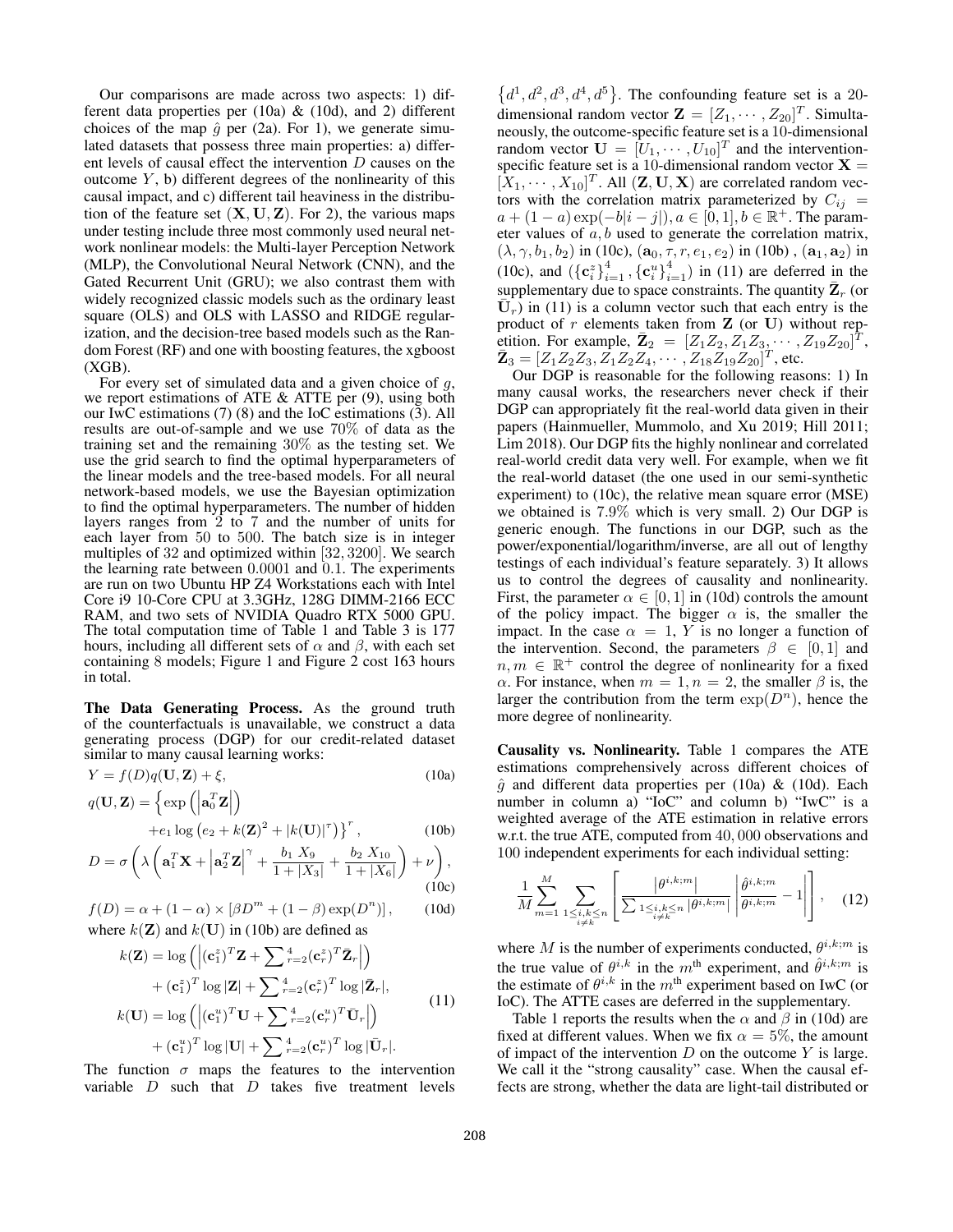heavy-tail distributed, mostly linear ( $\beta = 95\%$ ) or mostly nonlinear ( $\beta = 5\%$ ), and whether the choice of  $\hat{q}$  is a linear model (OLS, LASSO, RIDGE), a tree-based model (RF, XGB) or a neural-network-based model (GRU, CNN, MLP), the IwC estimates always give superior ATE estimations. Similar observations can be made in the "strong nonlinearity" case in Table 1. In this case, we fix  $\beta = 5\%$ , meaning that the impact of the intervention  $D$  on the outcome  $Y$ is very nonlinear, irrespective of whether the amount of the impact is larger or smaller.

Even if one uses misspecified linear models such as the OLS, LASSO, and RIDGE on heavy-tail distributed highly-nonlinear data, there is at least a 30% reduction in the estimation errors. When the causal effects and nonlinearity are both strong in the data and one did use the right nonlinear models, e.g., RF, XGB, GRU, CNN, MLP, the error can be reduced by at least 82.7% for the light-tail data and 75.8% for the heavy-tail data. The significant superiority of IwC vs. IoC w.r.t. the ATE estimation across all our settings suggests the importance of considering the "action-response" relationship.

Consistency of the Estimators. We demonstrate the consistency of the estimators through numerical experiments. We repeat the simulated experiment 100 times, then compute two quantities. The first quantity requires us to compute the values of  $\theta^i$  and  $\hat{\theta}^i_w$  based on 100 experiments and find the corresponding relative errors for each  $i$ . We then find the mean of all the relative errors. The second quantity is the average of the standard deviation of the difference between  $\theta^i$  and  $\hat{\theta}^i_w$  of 100 experiments. Indeed, the first quantity is computed as (13a) and the second quantity is computed as (13b) which are stated as follows:

$$
\frac{1}{K} \sum_{i=1}^{K} \left| \frac{\sum_{m=1}^{M} \hat{\theta}_{w}^{i;m}}{\sum_{m=1}^{M} \theta_{i;m}} - 1 \right| \tag{13a}
$$

$$
\frac{1}{K} \sum_{i=1}^{K} \sqrt{\frac{1}{M-1} \sum_{m=1}^{M} \left( [\hat{\theta}_{w}^{i:m} - \theta^{i,m}] - \frac{1}{M} \sum_{s=1}^{M} [\hat{\theta}_{w}^{i,s} - \theta^{i,s}] \right)^{2}}.
$$
 (13b)

Here K and M in (13a) and (13b) are the number of estimators and the number of experiments respectively.

To show that the estimators are consistent, we compare the mean of all the relative errors versus the number of observational data and summarize the results in Figure 1. We notice that when the number of observational data increases, the computed values in each plot becomes smaller except using linear regressors in computing the mean relative error between  $\theta^i$  and  $\hat{\theta}_w^i$ . It implies that using linear regressors would cause biased estimations but not the case of using nonlinear regressors. This matches with our expectations since the generated dataset is nonlinear. The consistency analysis of  $\hat{\theta}_w^{i|j}$  is deferred in the supplementary.

Testing on Real-world Data. We now apply our method to a unique real-world dataset kindly provided by JD Digits, one of the largest global technology firms that operates in both the e-commerce business and the lending business.

|                   | Light-tail experiment |               |      |              |                       |      |               |               |      |
|-------------------|-----------------------|---------------|------|--------------|-----------------------|------|---------------|---------------|------|
| $(\alpha, \beta)$ | $(95\%, 5\%)$         |               |      | $(5\%, 5\%)$ |                       |      | $(5\%, 95\%)$ |               |      |
| Method            | IoC                   | IwC           | Red. | <b>IoC</b>   | <b>IwC</b>            | Red. | IoC           | IwC           | Red. |
| <b>OLS</b>        | 45.4                  | 24.5          | 46.0 | 44.9         | 21.5                  | 52.2 | 42.5          | 25.0          | 41.2 |
| LASSO             | 45.4                  | 17.2          | 62.0 | 44.9         | 21.0                  | 53.2 | 42.5          | 18.6          | 56.3 |
| <b>RIDGE</b>      | 45.4                  | 24.1          | 46.8 | 44.9         | 21.3                  | 52.5 | 42.5          | 24.6          | 42.0 |
| RF                | 66.9                  | 10.5          | 84.3 | 67.5         | 8.99                  | 86.7 | 67.4          | 10.7          | 84.1 |
| XGB               | 88.1                  | 12.0          | 86.3 | 87.5         | 10.1                  | 88.5 | 88.1          | 12.7          | 85.6 |
| GRU               | 50.8                  | 17.0          | 66.5 | 20.5         | 2.64                  | 87.1 | 49.5          | 15.9          | 67.9 |
| <b>CNN</b>        | 45.0                  | 15.1          | 66.5 | 17.7         | 3.06                  | 82.7 | 43.9          | 14.6          | 66.8 |
| MLP               | 47.1                  | 15.0          | 68.0 | $16.1\,$     | $2.35\,$              | 85.4 | 45.3          | 14.3          | 68.3 |
|                   |                       |               |      |              |                       |      |               |               |      |
|                   |                       |               |      |              | Heavy-tail experiment |      |               |               |      |
| $(\alpha, \beta)$ |                       | $(95\%, 5\%)$ |      |              | $(5\%, 5\%)$          |      |               | $(5\%, 95\%)$ |      |
| Method            | IoC                   | IwC           | Red. | $_{\rm IoC}$ | IwC                   | Red. | IoC           | IwC           | Red. |
| <b>OLS</b>        | 87.6                  | 59.9          | 31.6 | 82.1         | 52.6                  | 35.9 | 88.7          | 61.9          | 30.2 |
| LASSO             | 87.6                  | 49.1          | 43.9 | 79.8         | 47.2                  | 40.8 | 88.7          | 52.0          | 41.3 |
| <b>RIDGE</b>      | 87.2                  | 59.5          | 31.8 | 81.8         | 52.3                  | 36.0 | 88.3          | 61.4          | 30.4 |
| RF                | 67.2                  | 13.8          | 79.4 | 68.0         | 10.3                  | 84.9 | 68.1          | 15.3          | 77.5 |
| XGB               | 86.9                  | 20.4          | 76.5 | 87.3         | 14.5                  | 83.4 | 86.9          | 20.4          | 76.5 |
| <b>GRU</b>        | 55.1                  | 20.7          | 62.4 | 21.7         | 5.25                  | 75.8 | 51.5          | 23.0          | 55.3 |
| <b>CNN</b>        | 48.3                  | 17.8          | 63.2 | 20.8         | 3.80                  | 81.8 | 48.7          | 17.9          | 63.3 |

Table 1: Comparison of the ATE estimations per (12) with different *causalities* and *nonlinearities* in simulated data with different tail heaviness (light tail & heavy tail). The values reported are the percentage values. For example, 87.6 in the table actually means 87.6%. "Red." is the error reduction computed by |IwC/IoC-1|. Number of observations  $N = 40000$ . Number of experiments  $M = 100$ .



(a) The mean relative error computed by (13a) vs. number of observations.



(b) The average standard deviation computed by (13b) vs. number of observations.

Figure 1: Consistency analysis of  $\hat{\theta}_w^i$  in (7) with 100 experiments vs. number of observations N.  $\alpha = 0.05$  and  $\beta = 0.05$  in (10d);  $N \in \{1, 2, 4, 8, 16, 32\} \times 10000$ .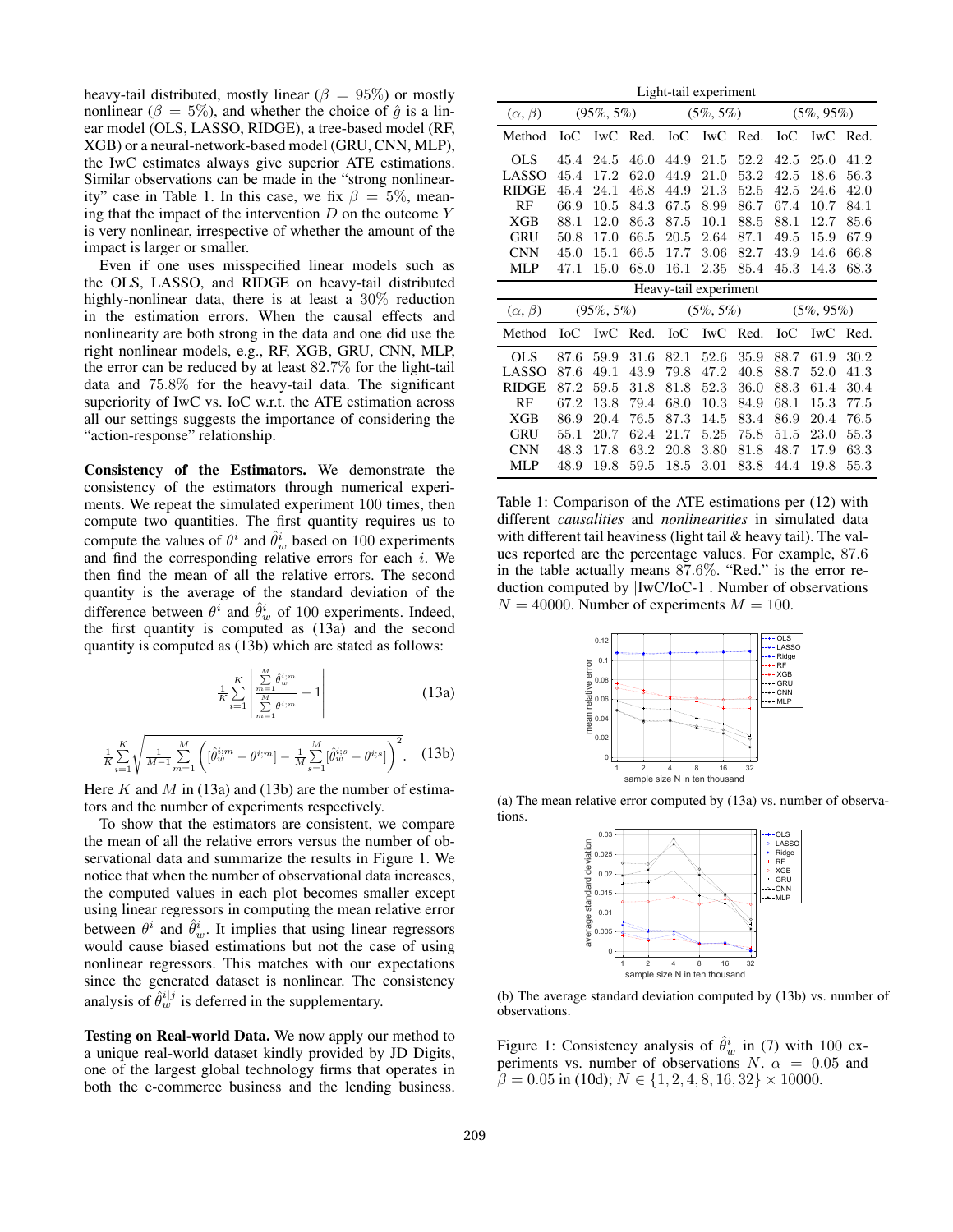| Variables mean std min max 5% 25% 50% 75% 95%         |  |  |  |  |  |
|-------------------------------------------------------|--|--|--|--|--|
| Credit line 4751 2383 100 5e4 600 3000 4800 6000 9000 |  |  |  |  |  |
| Max pay 507 2695 0 10e5 0 0 118 319 2499              |  |  |  |  |  |
| Total price 1134 1.5e4 0 6.8e6 0 0 199 797 4398       |  |  |  |  |  |
| Total order 3227 4.1e4 0 2.5e7 56 347 1116 3269 1.2e4 |  |  |  |  |  |
| Order days 3.0 4.5 0 87 0 0 2 4 11                    |  |  |  |  |  |

Table 2: The mean, standard deviation, minimum, maximum and 5%, 25%, 50%, 75%, 95% quantiles of a few selected variables in the data (records are within 3 months).

The dataset contains observational records of 400, 000 concurrent customers as of writing this paper. The feature dimension of the raw data is 1159, including 1) the borrowers' shopping, purchasing and payment histories; 2) credit lines, interest charges and financing application decisions set by the lender's decision algorithm; 3) outstanding amounts and delinquency records. After autoencoding, the dimension of the feature set is reduced to 40, which will be our  $(\mathbf{Z}, \mathbf{U}, \mathbf{X})$ . Descriptive statistics of a few representative and important features are stated in Table 2.

In the field of credit risk analysis, a default outcome is defined w.r.t. a specific credit event. The event in this study is the "three-month delinquent" event. It is the borrowers' payment for any of their outstanding loans within the next three months, no matter the borrowers are late on the payment or not. The intervention variable is the credit line set by the lender's lending algorithm, at the time the customers apply for shopping credit to finance their online purchases.

Different from simulation studies, the true  $\theta^i$  and  $\theta^{i|j}$  are unavailable since the counterfactuals can never be observed in the real application. As such, we adopt the semi-synthetic approach to generate the ground truth of counterfactuals, as commonly used in the literature (e.g., (Hill 2011; Johansson, Shalit, and Sontag 2016; Louizos et al. 2017) and the references therein). The details of the semi-synthetic setup can be found in the supplementary.

The results reported in Figure 2 and Table 3 are strikingly encouraging, given these are from the real-world data. Not only do we see a single-digit percentage estimation error in all settings whenever the IwC estimates are used, we see both significant and robust error reductions compared to the IoC estimates.

### **Conclusion**

This paper presents the first retail credit risk study that estimates the action-response causality from observational data of both a) the e-commerce lender's credit decision records and b) their borrowers' purchase, borrowing, and payment records. Our study shows that the confounding effects between the lender's credit decisions and the borrowers' credit risks, if overlooked, would result in significant biases in risk assessment. Using our IwC formulations, the biases can be reduced to a few percentages. The larger the dataset is, the higher the error reduction. The nature of the current study is about state estimation. Our future study will be towards the decision making problem built on the current framework.



(a) Weighted average of relative error of estimated ATE using IoC and IwC for different models;  $N = 160000$ ,  $M = 500$ , and  $\alpha =$ 0.05 and  $\beta = 0.05$  in (10d).



(b) Weighted average of relative error of estimated ATTE using IoC and IwC for different models;  $N = 160000$ ,  $M = 500$ , and  $\alpha = 0.05$  and  $\beta = 0.05$  in (10d).

Figure 2: Frequency histogram of weighted average of relative error of estimated ATE and ATTE for three models: LASSO, RF and MLP for 500 experiments.

| Semi-synthetic experiment                     |               |           |                          |                |  |                                         |               |  |      |
|-----------------------------------------------|---------------|-----------|--------------------------|----------------|--|-----------------------------------------|---------------|--|------|
| $(\alpha, \beta)$                             | $(50\%, 5\%)$ |           |                          | $(5\%, 5\%)$   |  |                                         | $(5\%, 50\%)$ |  |      |
| Method IoC IwC Red. IoC IwC Red. IoC IwC Red. |               |           |                          |                |  |                                         |               |  |      |
| OL S                                          |               |           |                          |                |  | 14.0 6.40 54.2 13.6 4.81 64.7 13.8 6.27 |               |  | 54.7 |
| LASSO.                                        | 14.0          |           | 6.14 56.1 13.6 4.73 65.3 |                |  |                                         | 13.8 6.21     |  | 55.1 |
| <b>RIDGE</b>                                  |               |           |                          |                |  | 14.0 6.36 54.5 13.6 4.78 64.9 13.8 6.23 |               |  | 55.0 |
| <b>RF</b>                                     |               | 73.5 3.97 |                          |                |  | 94.6 73.5 2.95 96.0 74.0 3.67           |               |  | 95.0 |
| XGB                                           |               |           |                          |                |  | 88.4 7.53 91.5 88.2 5.86 93.4 88.3 7.12 |               |  | 91.9 |
| GRU                                           |               |           |                          |                |  | 6.38 2.98 53.2 4.07 2.41 40.8 7.32 3.24 |               |  | 55.7 |
| <b>CNN</b>                                    | 4.79          | 3.10      |                          | 35.3 3.23 2.20 |  | 31.9                                    | 4.55 3.38     |  | 25.7 |
| ML P                                          |               |           | 3.72 2.77 25.5 3.19 2.04 |                |  | 36.0 3.68 3.37                          |               |  | 8.39 |

Table 3: Comparison of the ATE estimations per (12) under different *nonlinearities* and *causalities* in semi-synthetic experiment. The values reported are the percentage values. For example, 14.0 in the table means 14.0%. "Red." is the error reduction computed by |IwC/IoC-1|. Number of observations  $N = 80000$ . Number of experiments  $M = 100$ .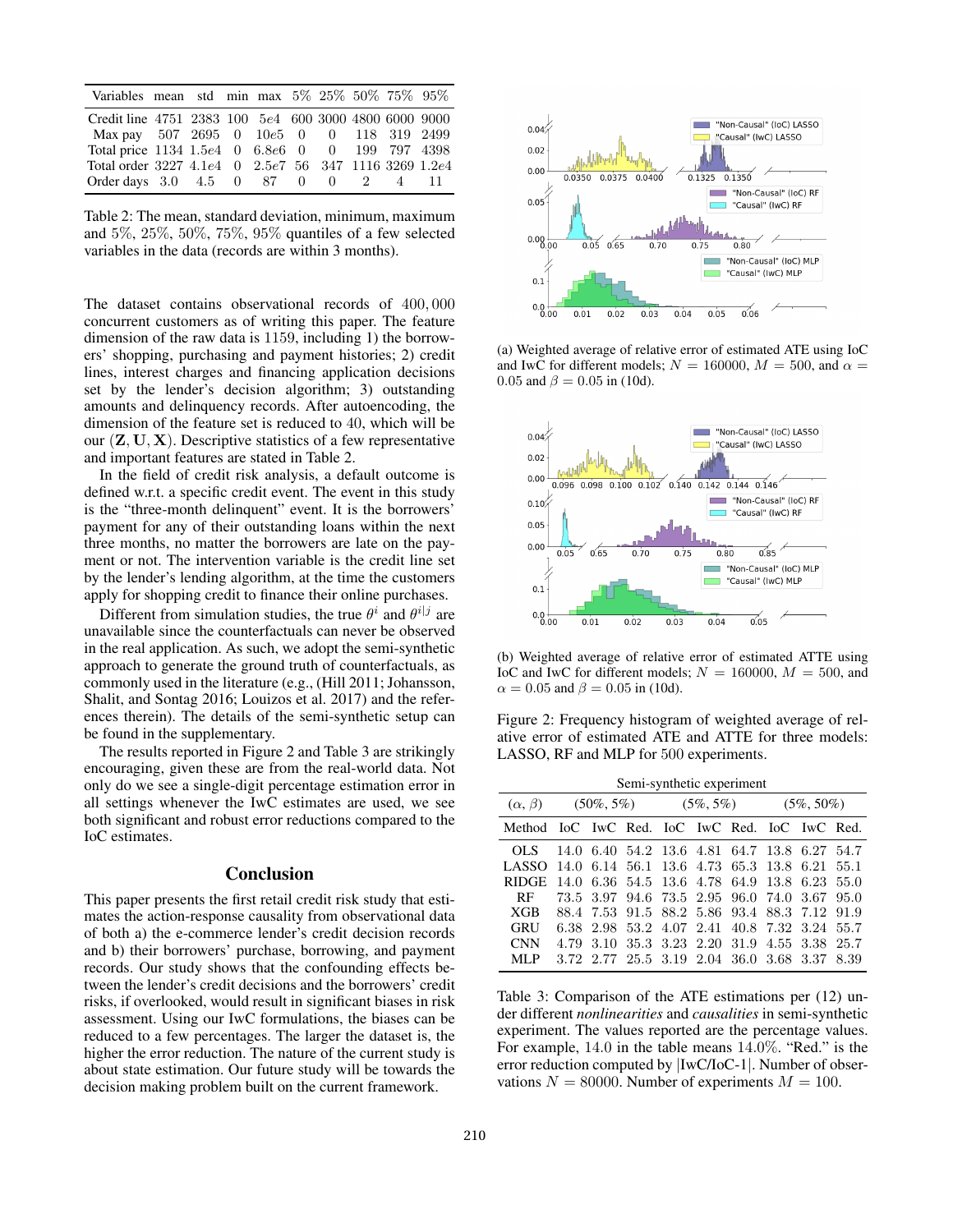# Acknowledgments

Qi WU acknowledges the support from the JD Digits - CityU Joint Laboratory in Financial Technology and Engineering, the Laboratory for AI Powered Financial Technologies, and the GRF support from the Hong Kong Research Grants Council under GRF 14211316, 14206117 and 11219420.

## References

Alaa, A.; and Schaar, M. 2018. Limits of estimating heterogeneous treatment effects: Guidelines for practical algorithm design. In *International Conference on Machine Learning*, 129–138.

Bennett, A.; and Kallus, N. 2019. Policy evaluation with latent confounders via optimal balance. In *Advances in Neural Information Processing Systems*, 4827–4837.

Berg, T.; Burg, V.; Gombović, A.; and Puri, M. 2020. On the rise of fintechs: Credit scoring using digital footprints. *The Review of Financial Studies* 33(7): 2845–2897.

Chernozhukov, V.; Chetverikov, D.; Demirer, M.; Duflo, E.; Hansen, C.; Newey, W. K.; and Robins, J. 2018. Double/Debiased Machine Learning for Treatment and Structural Parameters. *The Econometrics Journal* 21(1): C1–C68.

Djebbari, H.; and Smith, J. 2008. Heterogeneous impacts in PROGRESA. *Journal of Econometrics* 145(1-2): 64–80.

Du, Z.; and Zhang, L. 2015. Home-purchase restriction, property tax and housing price in China: A counterfactual analysis. *Journal of Econometrics* 188(2): 558–568.

Dudík, M.; Langford, J.; and Li, L. 2011. Doubly robust policy evaluation and learning. In *Proceedings of the 28th International Conference on International Conference on Machine Learning*, 1097–1104.

Farrell, M. H. 2015. Robust inference on average treatment effects with possibly more covariates than observations. *Journal of Econometrics* 189(1): 1–23.

Hainmueller, J.; Mummolo, J.; and Xu, Y. 2019. How much should we trust estimates from multiplicative interaction models? Simple tools to improve empirical practice. *Political Analysis* 27(2): 163–192.

Heckman, J. J.; Ichimura, H.; and Todd, P. 1998. Matching as an econometric evaluation estimator. *The review of economic studies* 65(2): 261–294.

Hill, J. L. 2011. Bayesian nonparametric modeling for causal inference. *Journal of Computational and Graphical Statistics* 20(1): 217–240.

Hirano, K.; Imbens, G. W.; and Ridder, G. 2003. Efficient estimation of average treatment effects using the estimated propensity score. *Econometrica* 71(4): 1161–1189.

Johansson, F.; Shalit, U.; and Sontag, D. 2016. Learning representations for counterfactual inference. In *International conference on machine learning*, 3020–3029.

Kallus, N. 2018. Balanced policy evaluation and learning. In *Advances in Neural Information Processing Systems*, 8895– 8906.

Khandani, A. E.; Kim, A. J.; and Lo, A. W. 2010. Consumer credit-risk models via machine-learning algorithms. *Journal of Banking & Finance* 34(11): 2767–2787.

Lattimore, F.; Lattimore, T.; and Reid, M. D. 2016. Causal bandits: Learning good interventions via causal inference. In *Advances in Neural Information Processing Systems*, 1181– 1189.

Li, K. T.; and Bell, D. R. 2017. Estimation of average treatment effects with panel data: Asymptotic theory and implementation. *Journal of Econometrics* 197(1): 65–75.

Li, S.; and Fu, Y. 2017. Matching on balanced nonlinear representations for treatment effects estimation. In *Advances in Neural Information Processing Systems*, 929–939.

Lim, B. 2018. Forecasting treatment responses over time using recurrent marginal structural networks. In *Advances in Neural Information Processing Systems*, 7483–7493.

Louizos, C.; Shalit, U.; Mooij, J. M.; Sontag, D.; Zemel, R.; and Welling, M. 2017. Causal effect inference with deep latent-variable models. In *Advances in Neural Information Processing Systems*, 6446–6456.

Mackey, L.; Syrgkanis, V.; and Zadik, I. 2018. Orthogonal machine learning: Power and limitations. In *International Conference on Machine Learning*, 3375–3383. PMLR.

Malekipirbazari, M.; and Aksakalli, V. 2015. Risk assessment in social lending via random forests. *Expert Systems with Applications* 42(10): 4621–4631.

Neyman, J. 1979. C  $(\alpha)$  tests and their use. *Sankhya: The Indian Journal of Statistics, Series A* 1–21.

Oprescu, M.; Syrgkanis, V.; and Wu, Z. S. 2019. Orthogonal random forest for causal inference. In *International Conference on Machine Learning*, 4932–4941.

Shi, C.; Blei, D.; and Veitch, V. 2019. Adapting neural networks for the estimation of treatment effects. In *Advances in Neural Information Processing Systems*, 2503–2513.

Sirignano, J.; Sadhwani, A.; and Giesecke, K. 2016. Deep learning for mortgage risk. *arXiv preprint arXiv:1607.02470*

Swaminathan, A.; and Joachims, T. 2015a. Counterfactual risk minimization: Learning from logged bandit feedback. In *International Conference on Machine Learning*, 814–823.

Swaminathan, A.; and Joachims, T. 2015b. The selfnormalized estimator for counterfactual learning. In *advances in neural information processing systems*, 3231– 3239.

Syrgkanis, V.; Lei, V.; Oprescu, M.; Hei, M.; Battocchi, K.; and Lewis, G. 2019. Machine learning estimation of heterogeneous treatment effects with instruments. In *Advances in Neural Information Processing Systems*, 15167–15176.

Toulis, P.; and Parkes, D. C. 2016. Long-term causal effects via behavioral game theory. In *Advances in Neural Information Processing Systems*, 2604–2612.

.